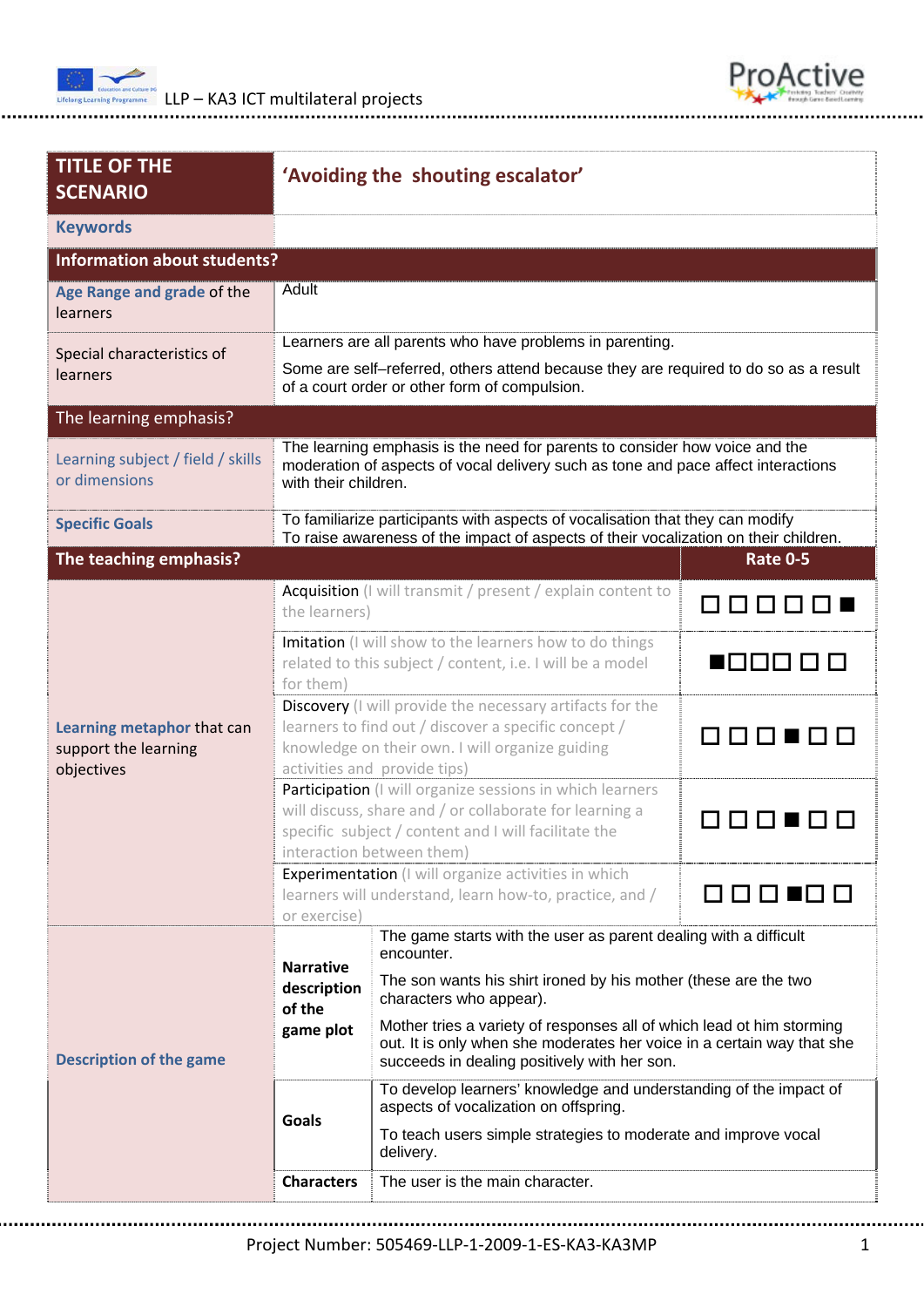



|                                                                                                                                                                                |           |                                                                                                                                   |                                                                                                                                                                    | One basic scene – the living room. |                               |                             |                                 |  |
|--------------------------------------------------------------------------------------------------------------------------------------------------------------------------------|-----------|-----------------------------------------------------------------------------------------------------------------------------------|--------------------------------------------------------------------------------------------------------------------------------------------------------------------|------------------------------------|-------------------------------|-----------------------------|---------------------------------|--|
|                                                                                                                                                                                |           |                                                                                                                                   | The game starts with the son demanding that his mother irons his shirt.                                                                                            |                                    |                               |                             |                                 |  |
|                                                                                                                                                                                |           | <b>Scenes</b>                                                                                                                     | A dialogue follows that in which the mother and son interact<br>unsuccessfully until the mother learns to moderate her vocalization<br>along suggested guidelines. |                                    |                               |                             |                                 |  |
|                                                                                                                                                                                |           |                                                                                                                                   |                                                                                                                                                                    |                                    |                               | <b>Learning</b><br>settings | <b>Estimated</b><br><b>Time</b> |  |
| <b>Narrative Description of</b><br>learning activities - step by<br>step organization and<br>structuring                                                                       |           | Before the game:                                                                                                                  |                                                                                                                                                                    |                                    | PAG<br>rooms                  |                             |                                 |  |
|                                                                                                                                                                                |           | During the game:                                                                                                                  |                                                                                                                                                                    |                                    | On-line or<br>in PAG<br>rooms | 20 mins<br>max.             |                                 |  |
|                                                                                                                                                                                |           | After the game:                                                                                                                   |                                                                                                                                                                    |                                    |                               |                             |                                 |  |
|                                                                                                                                                                                |           |                                                                                                                                   |                                                                                                                                                                    |                                    |                               |                             | Total: $20 +$<br>mins.          |  |
| How will I evaluate students?                                                                                                                                                  |           |                                                                                                                                   |                                                                                                                                                                    |                                    |                               |                             |                                 |  |
| Trainers use role play situations to see whether parents have accepted and can<br><b>Evaluation approach</b><br>apply the suggestions to improve vocalization of interactions. |           |                                                                                                                                   |                                                                                                                                                                    |                                    |                               |                             |                                 |  |
| What will learners need in order to achieve learning objectives?                                                                                                               |           |                                                                                                                                   |                                                                                                                                                                    |                                    |                               |                             |                                 |  |
| <b>Prerequisite</b>                                                                                                                                                            |           | Users will need:<br>Reading skills<br>Simple gaming skills such as those used in navigation and in selection and<br>interrogation |                                                                                                                                                                    |                                    |                               |                             |                                 |  |
| <b>Settings and materials</b>                                                                                                                                                  |           |                                                                                                                                   |                                                                                                                                                                    |                                    |                               |                             |                                 |  |
| What is needed to implement the scenario?                                                                                                                                      |           |                                                                                                                                   |                                                                                                                                                                    |                                    |                               |                             |                                 |  |
| <b>Applications</b>                                                                                                                                                            | Mandatory | <e-adventure></e-adventure>                                                                                                       |                                                                                                                                                                    |                                    |                               |                             |                                 |  |
| involved                                                                                                                                                                       | Optional  |                                                                                                                                   |                                                                                                                                                                    |                                    |                               |                             |                                 |  |
| <b>Infrastructure</b><br>/ equipment                                                                                                                                           | Mandatory | Computer on-line                                                                                                                  |                                                                                                                                                                    |                                    |                               |                             |                                 |  |
|                                                                                                                                                                                | Optional  |                                                                                                                                   |                                                                                                                                                                    |                                    |                               |                             |                                 |  |
| <b>Learning Resource Type</b>                                                                                                                                                  |           |                                                                                                                                   |                                                                                                                                                                    |                                    |                               |                             |                                 |  |
| <b>Time / Space resources</b>                                                                                                                                                  |           | Access to computers<br>One session                                                                                                |                                                                                                                                                                    |                                    |                               |                             |                                 |  |
| Other things to consider                                                                                                                                                       |           |                                                                                                                                   |                                                                                                                                                                    |                                    |                               |                             |                                 |  |

Project Number: 505469‐LLP‐1‐2009‐1‐ES‐KA3‐KA3MP 2